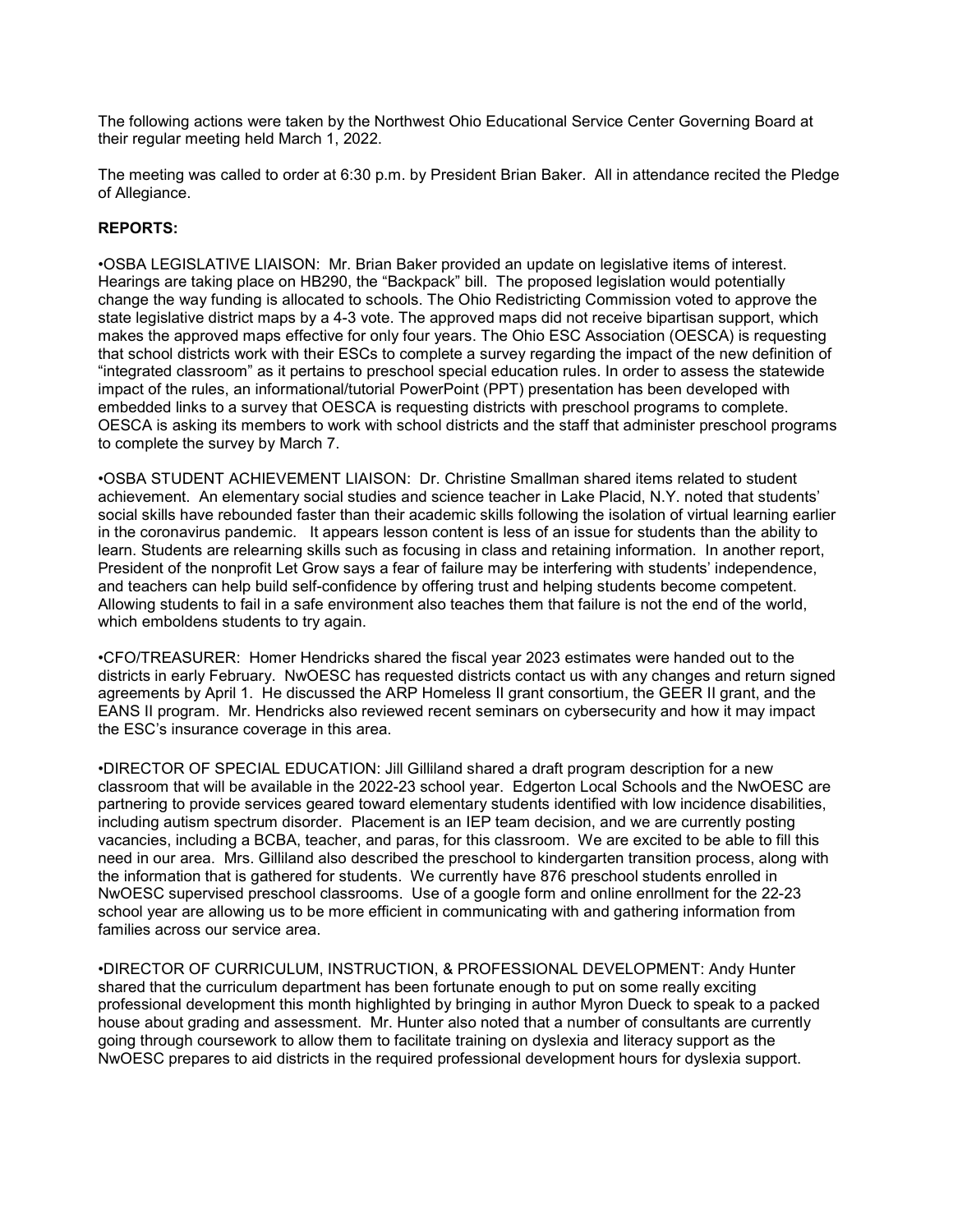•DIRECTOR OF TECHNOLOGY & OPERATIONS: Mr. Chad Rex reported that the video surveillance station was recently installed in the IEC administration office. New interactive panels for three classrooms were purchased and installed this month. Mr. Rex has been working on internet and network agreements as a part of the E-Rate funding process. Mr. Rex also shared that the Schedule Request system has been released to staff. The building automation system is now fully implemented and all technology, maintenance and meeting room requests are operational. Mr. Rex stated that the electrical components for the solar array have become available and Woolace Electric is in the process of installing. The target for connection and commissioning the solar array is the last week of April. Lastly, Mr. Rex explained that he and Ashleigh Repp are planning the annual driver training event. This training is available to our district's to support their van and bus driver training requirements. Archbold High School will be hosting the event on August 8.

•Approved the following items under the consent agenda format:

•Minutes from the organizational and regular board meeting held January 25, 2022.

## •DONATIONS

-New Hope Community Church to Summer Honors Academy Meals - \$500.00

-Xperience Church to Summer Honors Academy Meals - \$250.00

## •AGREEMENTS

-Above Pete's Garage to provide to NwOESC, 21st Century (Swanton MS), Extended Learning Opportunities Services for the period of 2/10/22-6/30/22.

-Educational Service Center of Lake Erie West to provide to NwOESC (EANS-Holy Trinity Catholic School), Revised Personnel Cost for Remedial Specialist for the period of 9/1/21-6/30/22.

-The Kipling Feldman, LLC dba Huntington Learning Center to provide to NwOESC (EANS-Holy Trinity Catholic School), Instructor Recruiting, Screening, Hiring, and Training Services for the 2021-2022 school year.

-NwOESC to provide to Hicksville Exempted Village Schools, Guidance Counselor Services for the period of 2/7/22-6/30/22.

-NwOESC to provide to Wauseon Exempted Village Schools, Treasurer/Chief Financial Officer Search Services for the period of 2/4/22-position is finalized or until agreed upon by both parties to terminate services.

-Approved Annual Service Agreements with the following districts for the 2022-23 school year per R.C. 3313.845:

- Ayersville Local Schools
- Bryan City Schools
- Central Local Schools
- Edgerton Local Schools
- Edon Northwest Local Schools
- Fayette Local Schools
- Swanton Local Schools

•LEAVES FMLA and Disability

## •RESIGNATIONS

 Joy, Nichole, Paraprofessional, effective 2/9/2022 Mauro, Mary, Paraprofessional, effective 3/4/2022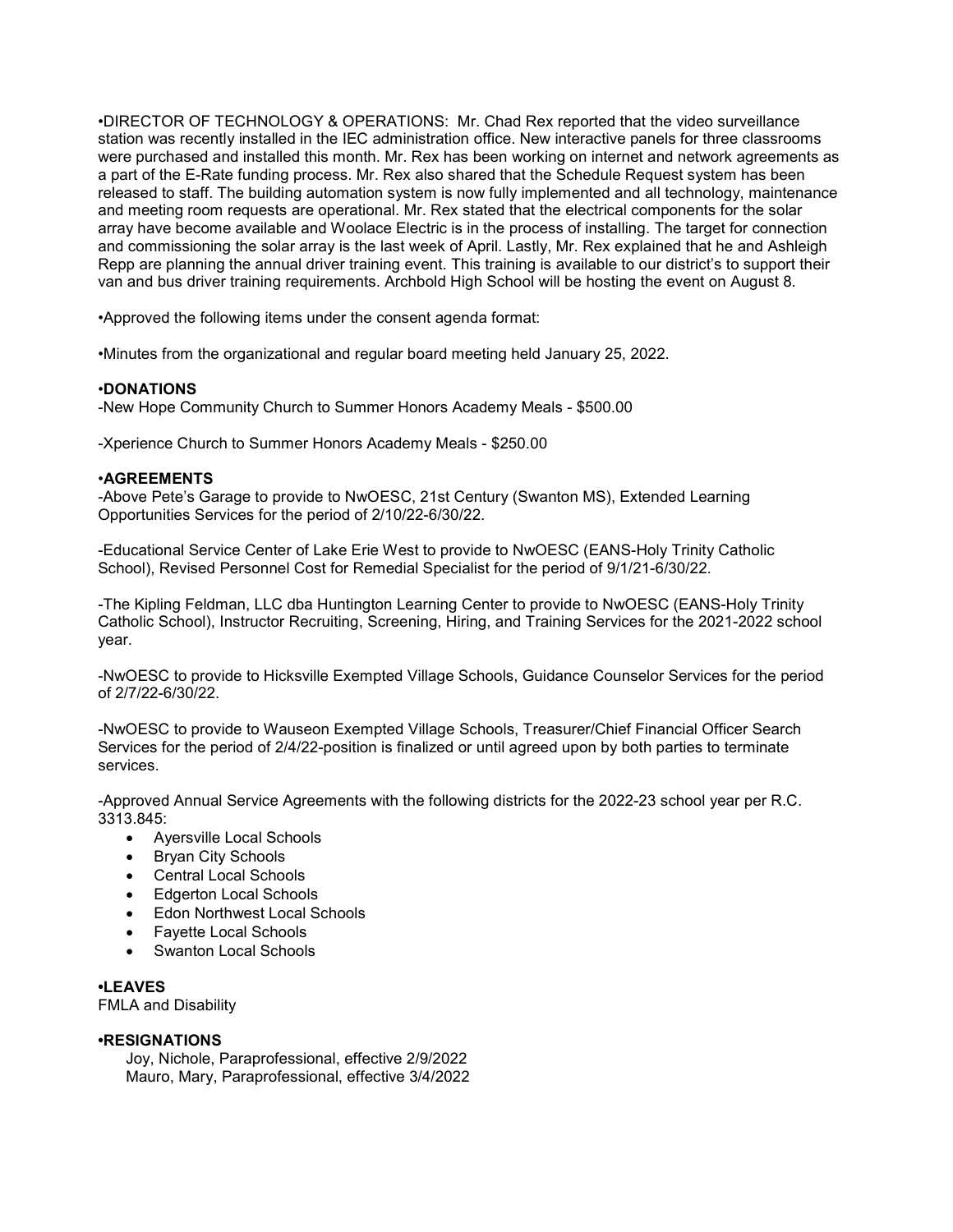# •EMPLOYMENT RECOMMENDATIONS

## CONTRACTS

# Certified Limited

| Name         | <b>Contract</b> | Length             |
|--------------|-----------------|--------------------|
| Veres, Diane | CERT-1 Yr       | 2/1/2022-6/30/2022 |
| Warner, Page | CERT-1 Yr       | 6/1/2022-7/31/2022 |

## Classified Limited

| <b>Name</b>              | <b>Contract</b> | Length              |
|--------------------------|-----------------|---------------------|
| Carter, Debra            | CLASS-1 Yr      | 1/28/2022-7/31/2022 |
| Chavez-Arreola,<br>Marta | CLASS-1 Yr      | 4/1/2022-12/31/2022 |
| Florez, Barbara          | CLASS-1 Yr      | 3/1/2022-12/31/2022 |
| Galbraith, Barbara       | CLASS-1 Yr      | 1/28/2022-7/31/2022 |
| Gutierrez, Ileah         | CLASS-1 Yr      | 2/8/2022-7/31/2022  |
| Hernandez, Maria         | CLASS-1 Yr      | 3/1/2022-11/30/2022 |
| Hiler, Abigail           | CLASS-1 Yr      | 2/9/2022-7/31/2022  |
| Hussey, Nichole          | CLASS-1 Yr      | 2/14/2022-7/31/2022 |
| Kroeckel, Alexis         | CLASS-1 Yr      | 2/15/2022-7/31/2022 |
| Martin, Ashley           | CLASS-1 Yr      | 2/15/2022-7/31/2022 |
| Thompson, Melody         | CLASS-1 Yr      | 2/8/2022-7/31/2022  |

#### SALARY NOTICES

Certified Notice Name Volkert, Michael

# 21st Century Site Coordinators

Hicksville- Ashley Smith

#### Substitute Paraprofessionals

Kathleen Benson, Anthony Bernal, Pamela Bernath, Kristin Johnson, Jessica Keppeler, Kelsey Kuhn, Gary Langenderfer, Paula Lynott, Cassidy Wachtman, Julie Waldron, Elizabeth Yeaser

#### Substitute Teachers

Kathleen Benson, Anthony Bernal, Kamryn Boland, Larry Bowers, Taylor Doran, Brooklynn Grant, Jerica Hollenbaugh, Katelyn Huiskens, Kelsey Kuhn, Kristin Johnson, Jessica Keppeler, Tyler Kleeberger, Jenna Kocsis, Blake McClory, Zane Miller, Michelle Oyer-Rose, Dana Phipps, Rachel Pratt, Julie Shook-Drewes, Rebecca Short, Chayse Singer, Christine Spencer, Elizabeth Taft, Kelly VonDeylen, Julie Waldron, Erin Weber

#### Van Drivers

NwOESC – Lindsey Eckley

•Approved the following classified contract:

# Classified Limited

| Name          | Contract   | Length              |
|---------------|------------|---------------------|
| George, Diana | CLASS-1 Yr | 2/15/2022-7/31/2022 |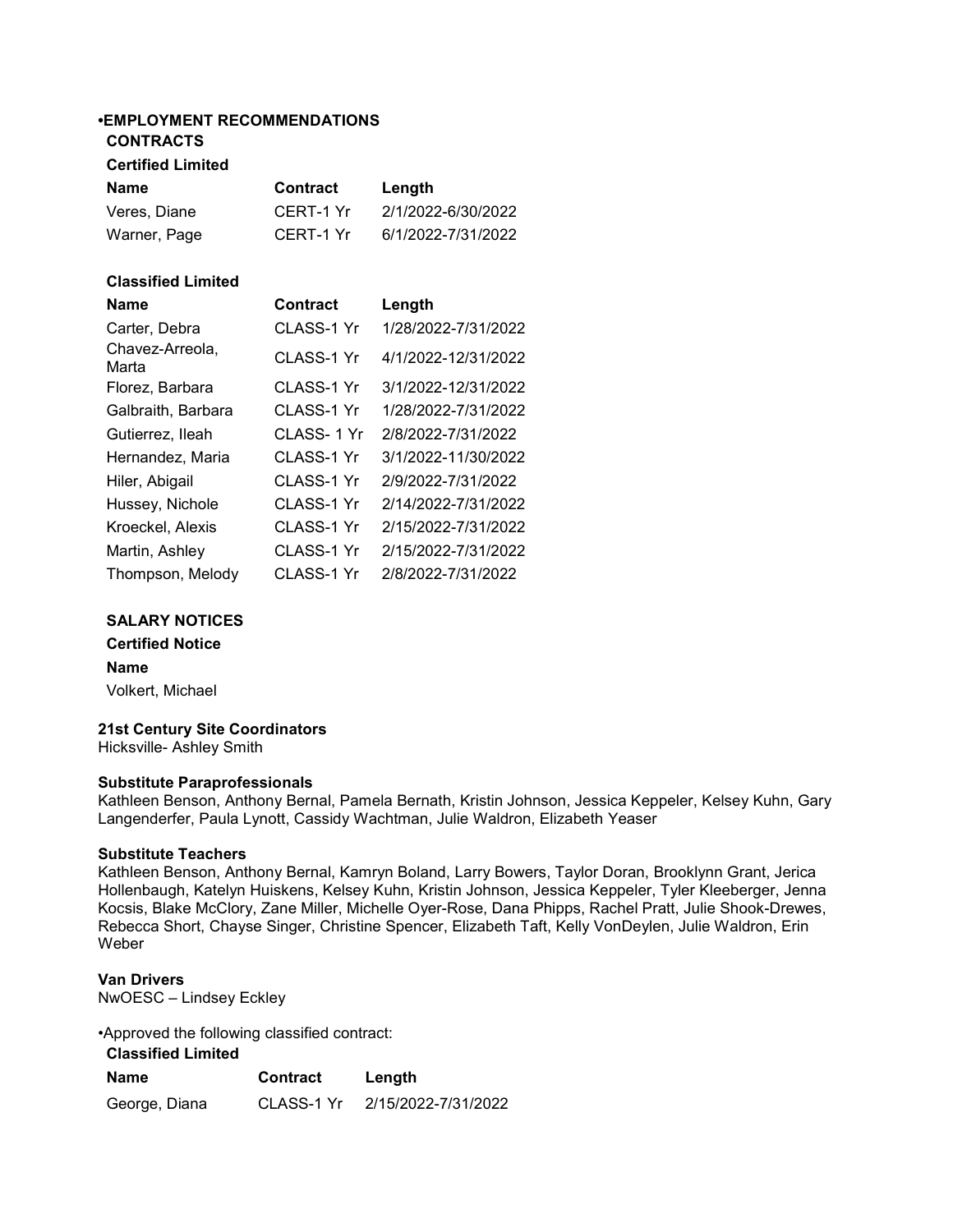•Approved a service agreement with Northern Buckeye Education Council to purchase internet access for the period of 7/1/22-6/30/26 (4 years). Final billing will include discounts as part of the federal e-Rate program.

•Approved a resolution to authorize/amend specified employment agreements in regards to retirement contributions effective August 1, 2022.

#### INFORMATION/DISCUSSION ITEMS:

• Policy Updates and Recommendations – 1st Reading

| Policy 1616 | <b>Staff Dress and Grooming</b>          | <b>New</b> |
|-------------|------------------------------------------|------------|
| Policy 3216 | <b>Staff Dress and Grooming</b>          | Revised    |
| Policy 4216 | <b>Staff Dress and Grooming</b>          | Revised    |
| Policy 5511 | Dress and Grooming                       | Revised    |
| Policy 5772 | Weapons                                  | Revised    |
| Policy 6110 | <b>Grant Funds</b>                       | Revised    |
| Policy 6114 | Cost Principles - Spending Federal Funds | Revised    |
| Policy 6325 | Procurement – Federal Grants/Funds       | Revised    |
| Policy 6423 | Use of Credit Cards                      | Revised    |
| Policy 7217 | Weapons                                  | Revised    |

- Salary Schedules for FY23 and 24 Draft schedules were presented to and reviewed by the board.
- Redistricting Timeline and Process With the release of recent federal census data, the full board and members of the administrative team will begin working through the redistricting process to meet the ORC timeline of July 1, 2022.
- OSBA Northwest Region Spring Conference; Thursday, March 24 from 5:30 8:30 p.m. at Findlay High School – Interested board members will be attending.

•SUPERINTENDENT'S REPORT: Kerri Weir shared that the Ohio Department of Education has awarded NwOESC a grant of approximately \$1.13 million to provide additional supports to member districts through FY24. The grant, Extended Learning/Learning Recovery Phase 2, will be used to build capacity in the areas of Reading/Dyslexia, Math and Social-Emotional supports as well as to provide robust professional development to area educators. An update on the status of the administrative searches in process at the North Central District (Superintendent) and the Wauseon Exempted Village District (Treasurer) was provided. The superintendent position is expected to be filled effective August 1, 2022 while the treasurer position is expected to be filled June 1, 2022. The Ohio Migrant Education Council/Director Jose Salinas is applying for a federal grant in partnership with nearby states. USDA's Agricultural Marketing Service (AMS) has made available \$645 million dollars in response to the ongoing COVID-19 pandemic. Ohio/OMEC plans to join with Pennsylvania (fiscal agent) and other states including Michigan, New York, Tennessee, & Iowa. If awarded, grantees will issue a one-time stipend to eligible farmworkers and/or meat processing workers for safety-related expenses including PPE and pandemic related childcare and healthcare costs. It is anticipated that this program will also help OMEC identify hard-to-reach migrant families in Ohio that can enroll in the Title I-C migrant education program. An OSBA Board Member Basics training was held at Northwest Ohio ESC on Wednesday, February 16. Forty participants enjoy dinner and an overview by OSBA Senior Executive Director, Board Management and Services, Teri Morgan, with positive feedback received. Planning is underway for the NwOESC's many fall events as we look forward to kicking off the 2022-23 school year: PD Palooza – Tuesday, August 2, 2022; Administrators' Conference 2022 –Friday, August 5, 2022; Driver Training 2022 - Monday, August 8, 2022; and the Annual Fall Staff Meeting 2022 – Tuesday, August 9, 2022. The 2023 Ohio Teacher of the Year nominations are open February 1 through April 8, 2022. The Ohio Teacher of the Year program elevates the teaching profession by identifying exceptional teachers, celebrating their effective, inspiring work both inside and outside of the classroom and providing opportunities for professional growth, leadership and advocacy. Nominees must hold a